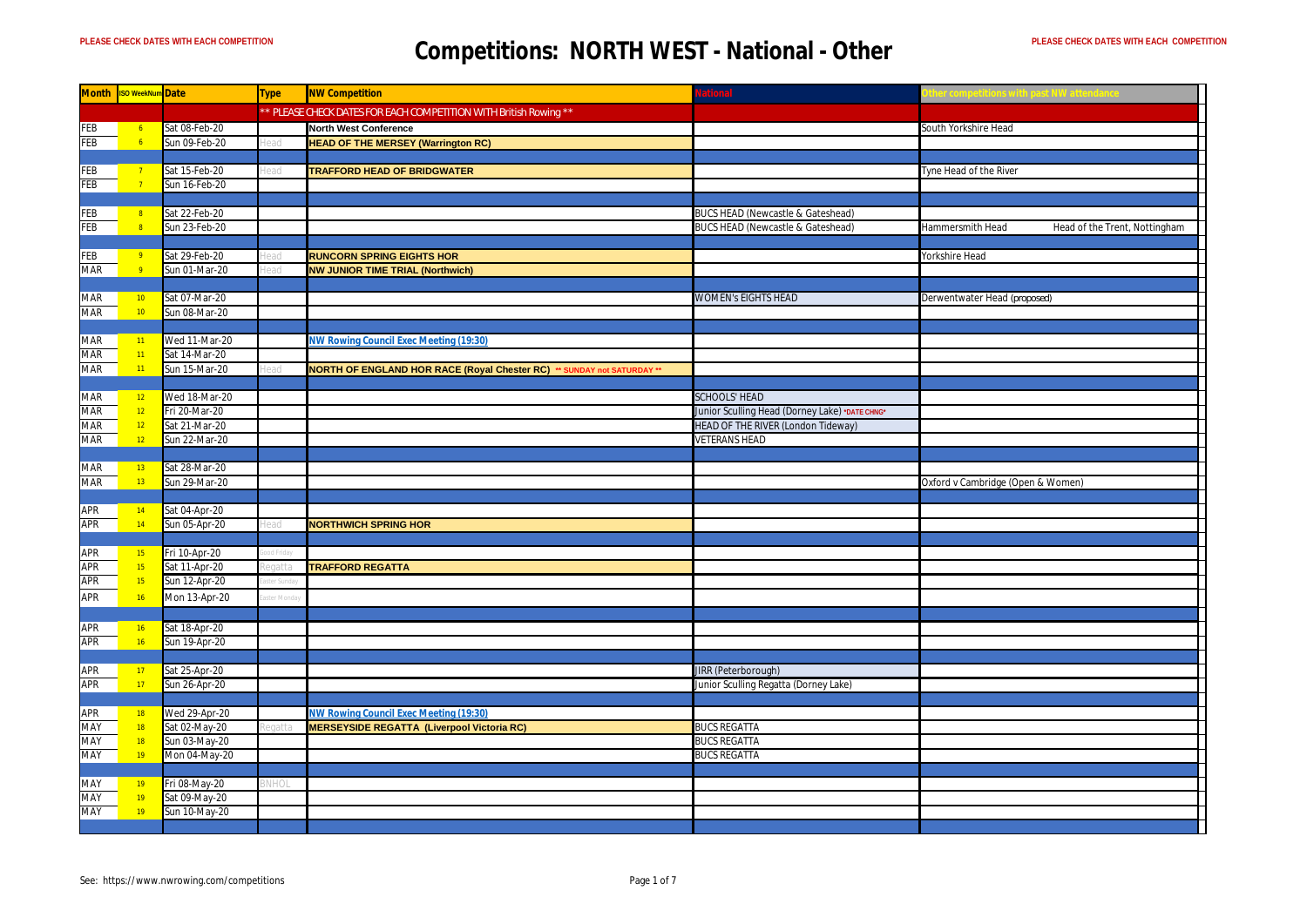| <b>Month</b> | <b>ISO WeekNum</b> Date |               | <b>Type</b> | <b>NW Competition</b>                     | ational                 |  |
|--------------|-------------------------|---------------|-------------|-------------------------------------------|-------------------------|--|
| MAY          | 20                      | Sat 16-May-20 |             |                                           |                         |  |
| <b>MAY</b>   | 20                      | Sun 17-May-20 |             | <b>CITY OF LANCASTER REGATTA</b>          |                         |  |
|              |                         |               |             |                                           |                         |  |
| MAY          | 21                      | Sat 23-May-20 |             |                                           | National Schools        |  |
| <b>MAY</b>   | 21                      | Sun 24-May-20 |             |                                           | National Schools        |  |
| MAY          | 22                      | Mon 25-May-20 |             | <b>NORTHWICH REGATTA</b>                  | National Schools        |  |
|              |                         |               |             |                                           |                         |  |
| MAY          | 22                      | Sat 30-May-20 |             |                                           |                         |  |
| <b>MAY</b>   | 22                      | Sun 31-May-20 |             |                                           |                         |  |
|              |                         |               |             |                                           |                         |  |
| <b>JUN</b>   | 23                      | Sat 06-Jun-20 |             |                                           |                         |  |
| <b>JUN</b>   | 23                      | Sun 07-Jun-20 |             | TRENTHAM REGATTA (NEW DATE for 2020 only) |                         |  |
|              |                         |               |             |                                           |                         |  |
| <b>JUN</b>   | 24                      | Sat 13-Jun-20 |             | <b>CHESTER REGATTA</b>                    | <b>BR MASTERS</b>       |  |
| <b>JUN</b>   | 24                      | Sun 14-Jun-20 |             |                                           | <b>BR MASTERS</b>       |  |
|              |                         |               |             |                                           |                         |  |
| <b>JUN</b>   | 25                      | Fri 19-Jun-20 |             |                                           | Henley Womens Regatta   |  |
| <b>JUN</b>   | 25                      | Sat 20-Jun-20 |             |                                           | Henley Womens Regatta   |  |
| <b>JUN</b>   | 25                      | Sun 21-Jun-20 |             |                                           | Henley Womens Regatta   |  |
|              |                         |               |             |                                           |                         |  |
| <b>JUN</b>   | <b>26</b>               | Mon 22-Jun-20 |             | VW Rowing Council Exec Meeting (19:30)    |                         |  |
| <b>JUN</b>   | 26                      | Fri 26-Jun-20 |             |                                           | <b>HRR Qualifiers</b>   |  |
| <b>JUN</b>   | 26                      |               |             |                                           |                         |  |
| <b>JUN</b>   | 26                      | Sat 27-Jun-20 |             |                                           |                         |  |
|              |                         | Sun 28-Jun-20 |             |                                           |                         |  |
|              |                         |               |             |                                           |                         |  |
| <b>JUL</b>   | 27                      | Wed 01-Jul-20 |             |                                           | Henley Royal Regatta    |  |
| <b>JUL</b>   | 27                      | Thu 02-Jul-20 |             |                                           | Henley Royal Regatta    |  |
| <b>JUL</b>   | 27                      | Fri 03-Jul-20 |             |                                           | Henley Royal Regatta    |  |
| JUL          | 27                      | Sat 04-Jul-20 |             |                                           | Henley Royal Regatta    |  |
| <b>JUL</b>   | 27                      | Sun 05-Jul-20 |             |                                           | Henley Royal Regatta    |  |
|              |                         |               |             |                                           |                         |  |
| JUL          | 28                      | Sat 11-Jul-20 |             |                                           |                         |  |
| <b>JUL</b>   | 28                      | Sun 12-Jul-20 |             | RUNCORN JUNIOR REGATTA & Ball Cup North   |                         |  |
|              |                         |               |             |                                           |                         |  |
| <b>JUL</b>   | 29                      | Sat 18-Jul-20 |             |                                           | BR Junior Championships |  |
| JUL          | 29                      | Sun 19-Jul-20 |             |                                           | BR Junior Championships |  |
|              |                         |               |             |                                           |                         |  |
| <b>JUL</b>   | 30 <sub>o</sub>         | Sat 25-Jul-20 | nati        | <b>WARRINGTON REGATTA</b>                 |                         |  |
| <b>JUL</b>   | 30 <sup>°</sup>         | Sun 26-Jul-20 |             |                                           |                         |  |
|              |                         |               |             |                                           |                         |  |
| AUG          | 31                      | Sat 01-Aug-20 |             |                                           |                         |  |
| <b>AUG</b>   | 31                      | Sun 02-Aug-20 |             |                                           |                         |  |
|              |                         |               |             |                                           |                         |  |
| AUG          | 32 <sub>2</sub>         | Sat 08-Aug-20 |             |                                           |                         |  |
| AUG          | 32 <sup>°</sup>         | Sun 09-Aug-20 |             |                                           |                         |  |
|              |                         |               |             |                                           |                         |  |
| AUG          | 33                      | Sat 15-Aug-20 |             |                                           |                         |  |
| AUG          | 33 <sup>°</sup>         | Sun 16-Aug-20 |             |                                           |                         |  |
|              |                         |               |             |                                           |                         |  |
| AUG          | 34                      | Sat 22-Aug-20 |             |                                           |                         |  |
| <b>AUG</b>   | 34 <sup>°</sup>         | Sun 23-Aug-20 |             |                                           |                         |  |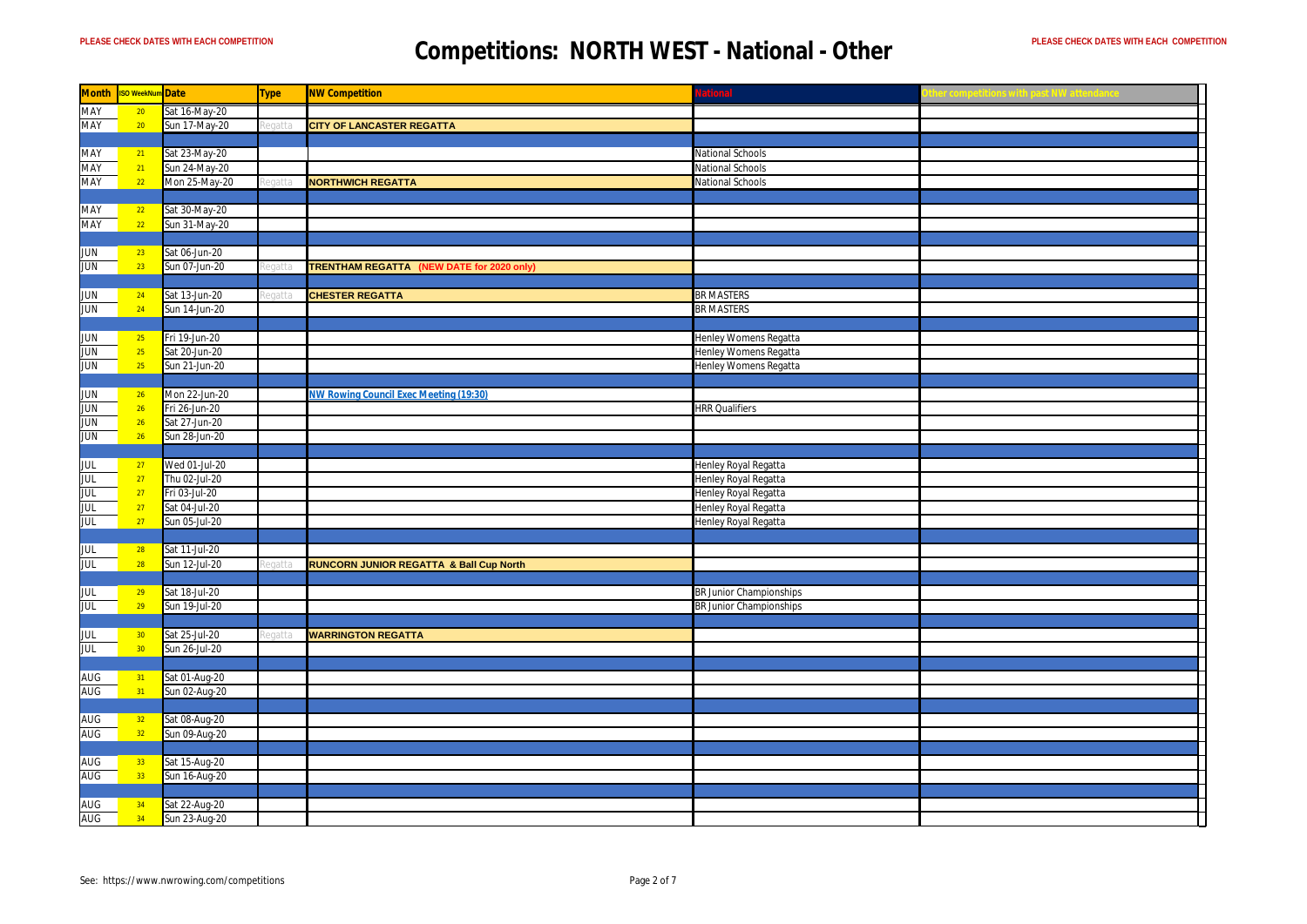|             | Month ISO WeekNum Date |               | <b>Type</b> | <b>NW Competition</b>                                               | lational      |  |
|-------------|------------------------|---------------|-------------|---------------------------------------------------------------------|---------------|--|
|             |                        |               |             |                                                                     |               |  |
| <b>AUG</b>  | 35 <sub>o</sub>        | Sat 29-Aug-20 |             |                                                                     |               |  |
| AUG         | 35 <sub>2</sub>        | Sun 30-Aug-20 |             |                                                                     |               |  |
| AUG         | 36                     | Mon 31-Aug-20 |             |                                                                     |               |  |
|             |                        |               |             |                                                                     |               |  |
| <b>SEPT</b> | 36                     | Sat 05-Sep-20 |             | NORTH OF ENGLAND SPRINT ROWING CHAMPIONSHIPS (Hollingworth Lake RC) |               |  |
| <b>SEPT</b> | 36                     | Sun 06-Sep-20 |             |                                                                     |               |  |
|             |                        |               |             |                                                                     |               |  |
| <b>SEPT</b> | 37                     | Mon 07-Sep-20 |             | <b>NW Rowing Council Exec Meeting (19:30)</b>                       |               |  |
| <b>SEPT</b> | 37                     | Sat 12-Sep-20 |             |                                                                     |               |  |
| <b>SEPT</b> | 37                     | Sun 13-Sep-20 |             |                                                                     |               |  |
|             |                        |               |             |                                                                     |               |  |
| <b>SEPT</b> | 38                     | Sat 19-Sep-20 |             |                                                                     |               |  |
| <b>SEPT</b> | 38                     | Sun 20-Sep-20 |             | <b>CHESTER LONG DISTANCE SCULLS</b>                                 |               |  |
|             |                        |               |             |                                                                     |               |  |
| <b>SEPT</b> | 39                     | Sat 26-Sep-20 |             | <b>RUNCORN AUTUMN HEAD</b>                                          |               |  |
| <b>SEPT</b> | 39 <sup>°</sup>        | Sun 27-Sep-20 |             |                                                                     |               |  |
|             |                        |               |             |                                                                     |               |  |
| OCT         | 40                     | Sat 03-Oct-20 |             |                                                                     |               |  |
| <b>OCT</b>  | 40                     | Sun 04-Oct-20 |             |                                                                     |               |  |
|             |                        |               |             |                                                                     |               |  |
| OCT         | $-41$                  | Sat 10-Oct-20 | iari        | <b>AGECROFT HEAD</b>                                                |               |  |
| OCT         | 41                     | Sun 11-Oct-20 |             |                                                                     | Pairs Head    |  |
|             |                        |               |             |                                                                     |               |  |
| OCT         | 42                     | Wed 14-Oct-20 |             | NW Rowing Council Exec Meeting (19:30)                              |               |  |
| OCT         | 42                     | Sat 17-Oct-20 |             |                                                                     |               |  |
| OCT         | 42                     | Sun 18-Oct-20 |             |                                                                     |               |  |
|             |                        |               |             |                                                                     |               |  |
| OCT         | 43                     | Sat 24-Oct-20 |             | <b>DEE AUTUMN HEAD</b>                                              |               |  |
| OCT         | 43                     | Sun 25-Oct-20 |             |                                                                     |               |  |
|             |                        |               |             |                                                                     |               |  |
| OCT         | 44                     | Sat 31-Oct-20 |             |                                                                     |               |  |
| <b>NOV</b>  | 44                     | Sun 01-Nov-20 |             |                                                                     |               |  |
|             |                        |               |             |                                                                     |               |  |
| NOV         | 45                     | Sat 07-Nov-20 |             |                                                                     |               |  |
| <b>NOV</b>  | 45                     | Sun 08-Nov-20 |             | <b>NORTHWICH AUTUMN HEAD</b>                                        |               |  |
|             |                        |               |             |                                                                     |               |  |
| <b>NON</b>  | 46                     | Sat 14-Nov-20 |             |                                                                     |               |  |
| <b>NON</b>  | 46                     | Sun 15-Nov-20 |             | <b>HEAD OF THE LUNE (Lancaster)</b>                                 |               |  |
|             |                        |               |             |                                                                     |               |  |
| <b>NOV</b>  | $-47$                  | Wed 18-Nov-20 |             | NW Rowing Council Exec Meeting (19:30) - AGM                        |               |  |
| <b>NOV</b>  | 47                     | Sat 21-Nov-20 |             |                                                                     |               |  |
| NOV         | 47                     | Sun 22-Nov-20 |             | <b>BUCS NOVICE EIGHTS HEAD (Liverpool University)</b>               | Fours Head    |  |
|             |                        |               |             |                                                                     |               |  |
| <b>NON</b>  | 48                     | Sat 28-Nov-20 |             | <b>LIVERPOOL HEAD F THE FLOAT</b>                                   |               |  |
| <b>NOV</b>  | 48                     | Sun 29-Nov-20 |             |                                                                     |               |  |
|             |                        |               |             |                                                                     |               |  |
| DEC         | 49                     | Sat 05-Dec-20 |             |                                                                     | Scullers Head |  |
| <b>DEC</b>  | 49                     | Sun 06-Dec-20 |             |                                                                     |               |  |
|             |                        |               |             |                                                                     |               |  |
| <b>DEC</b>  | $-50$                  | Sat 12-Dec-20 |             |                                                                     |               |  |
|             |                        |               |             |                                                                     |               |  |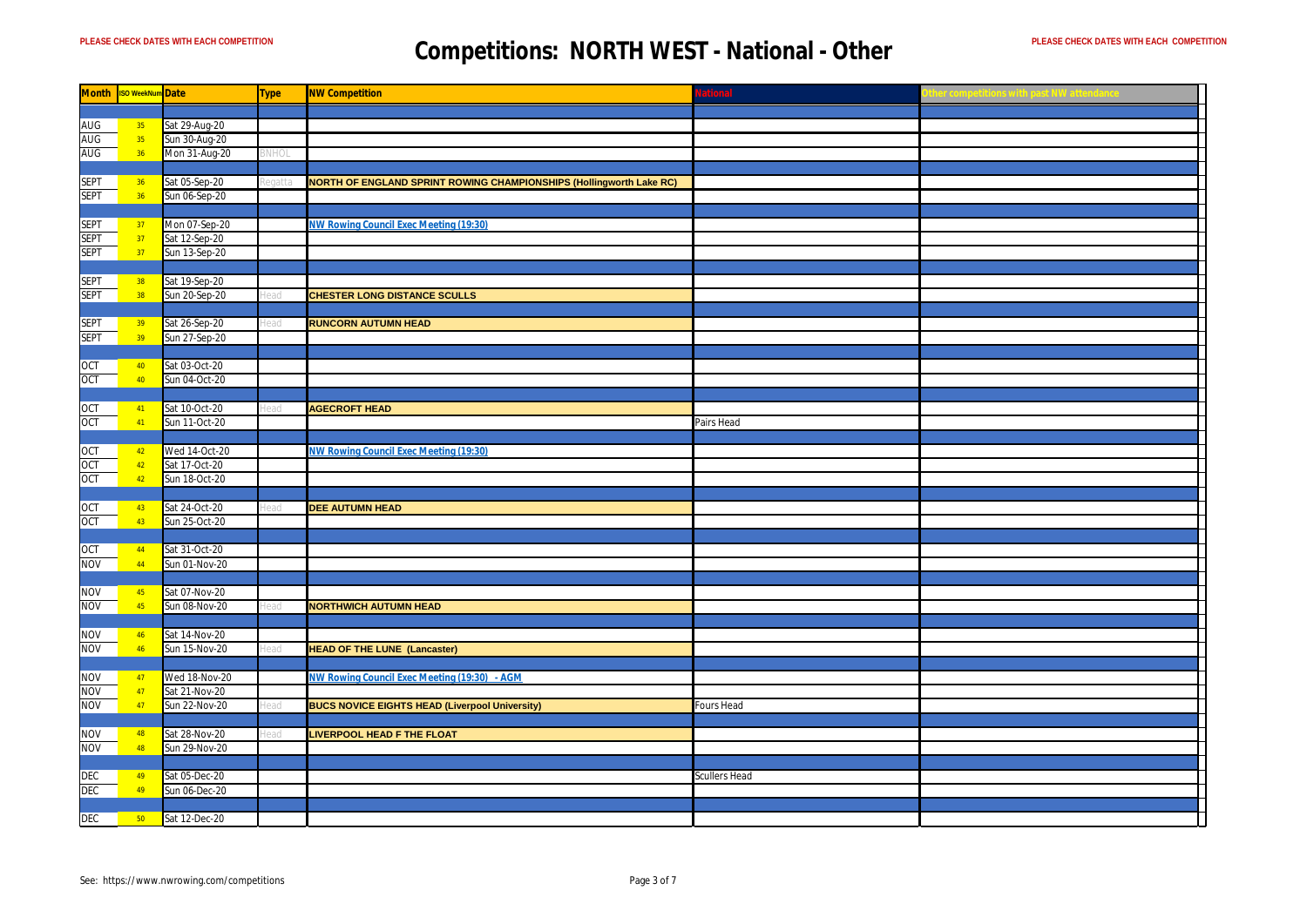| <b>Month</b> | <mark>ISO WeekNum</mark> Date |                                | <b>Type</b> | <b>NW Competition</b>                                                         | <b>lational</b> |  |
|--------------|-------------------------------|--------------------------------|-------------|-------------------------------------------------------------------------------|-----------------|--|
| <b>DEC</b>   | 50 <sub>5</sub>               | Sun 13-Dec-20                  |             |                                                                               |                 |  |
|              |                               |                                |             |                                                                               |                 |  |
| <b>DEC</b>   | $-51$                         | Sat 19-Dec-20                  |             |                                                                               |                 |  |
| <b>DEC</b>   | 51                            | Sun 20-Dec-20                  |             |                                                                               |                 |  |
|              |                               |                                |             |                                                                               |                 |  |
| DEC          | 52                            | Sat 26-Dec-20                  |             |                                                                               |                 |  |
| <b>DEC</b>   | 52                            | Sun 27-Dec-20                  |             |                                                                               |                 |  |
|              |                               |                                |             |                                                                               |                 |  |
|              |                               | 2021                           |             |                                                                               |                 |  |
|              |                               |                                |             |                                                                               |                 |  |
| <b>JAN</b>   | 53                            | Sat 02-Jan-21                  |             |                                                                               |                 |  |
| <b>JAN</b>   | 53                            | Sun 03-Jan-21                  |             |                                                                               |                 |  |
|              |                               |                                |             |                                                                               |                 |  |
| <b>JAN</b>   | $\sqrt{1}$                    | Sat 09-Jan-21                  |             |                                                                               |                 |  |
| <b>JAN</b>   | $\overline{1}$                | Sun 10-Jan-21                  |             |                                                                               |                 |  |
|              |                               |                                |             |                                                                               |                 |  |
| JAN          | $\sqrt{2}$                    | Sat 16-Jan-21                  |             |                                                                               |                 |  |
| <b>JAN</b>   | $\overline{2}$                | Sun 17-Jan-21                  |             |                                                                               |                 |  |
|              |                               |                                |             |                                                                               |                 |  |
| JAN          | $-3$                          | Sat 23-Jan-21                  |             |                                                                               |                 |  |
| <b>JAN</b>   | 3 <sup>o</sup>                | Sun 24-Jan-21                  |             |                                                                               |                 |  |
|              |                               |                                |             |                                                                               |                 |  |
| <b>JAN</b>   | $-4$                          | Sat 30-Jan-21                  |             |                                                                               |                 |  |
| <b>JAN</b>   | $\sqrt{4}$                    | Sun 31-Jan-21                  |             |                                                                               |                 |  |
|              |                               |                                |             |                                                                               |                 |  |
| FEB          | $\sqrt{5}$                    | Sat 06-Feb-21                  |             |                                                                               |                 |  |
| <b>FEB</b>   | $-5$                          | Sun 07-Feb-21                  |             | <b>English Indoor Rowing Championships</b>                                    |                 |  |
|              |                               |                                |             |                                                                               |                 |  |
| FEB          | $-6$                          | Sat 13-Feb-21                  |             |                                                                               |                 |  |
| FEB          | $\sqrt{6}$                    | Sun 14-Feb-21                  |             | <b>HEAD OF THE MERSEY (Warrington RC)</b>                                     |                 |  |
|              |                               |                                |             |                                                                               |                 |  |
| FEB          | $-7$                          | Sat 20-Feb-21                  |             |                                                                               |                 |  |
| FEB          | 7 <sup>7</sup>                | Sun 21-Feb-21                  |             |                                                                               |                 |  |
|              |                               |                                |             |                                                                               |                 |  |
| FEB          | $\vert 8 \vert$               | Sat 27-Feb-21                  |             | <b>TRAFFORD HEAD OF BRIDGWATER</b>                                            |                 |  |
| FEB          | $\overline{\mathbf{8}}$       | Sun 28-Feb-21                  |             |                                                                               |                 |  |
|              |                               |                                |             |                                                                               |                 |  |
| MAR          | $\frac{9}{2}$                 | Sat 06-Mar-21                  | ïЯC         | <b>RUNCORN SPRING EIGHTS HOR</b>                                              |                 |  |
| MAR          | $\overline{9}$                | Sun 07-Mar-21                  | ead         | <b>NW JUNIOR TIME TRIAL (Northwich)</b>                                       |                 |  |
|              |                               |                                |             |                                                                               |                 |  |
| MAR          | 10 <sub>1</sub>               | Sat 13-Mar-21                  |             |                                                                               |                 |  |
| <b>MAR</b>   | 10 <sup>°</sup>               | Sun 14-Mar-21                  |             |                                                                               |                 |  |
|              |                               |                                |             |                                                                               |                 |  |
| MAR          | $-11$                         | Sat 20-Mar-21                  |             |                                                                               |                 |  |
| <b>MAR</b>   | 11 <sup>2</sup>               | Sun 21-Mar-21                  | ead         | <b>NORTH OF ENGLAND HOR RACE (Royal Chester RC) ** SUNDAY not SATURDAY **</b> |                 |  |
|              |                               |                                |             |                                                                               |                 |  |
| MAR<br>MAR   | 12<br>12                      | Sat 27-Mar-21<br>Sun 28-Mar-21 |             |                                                                               |                 |  |
|              |                               |                                |             |                                                                               |                 |  |
| APR          | $-13$                         | Sat 03-Apr-21                  |             |                                                                               |                 |  |
| <b>APR</b>   | $13 -$                        | Sun 04-Apr-21                  |             | <b>NORTHWICH SPRING HOR</b>                                                   |                 |  |
|              |                               |                                |             |                                                                               |                 |  |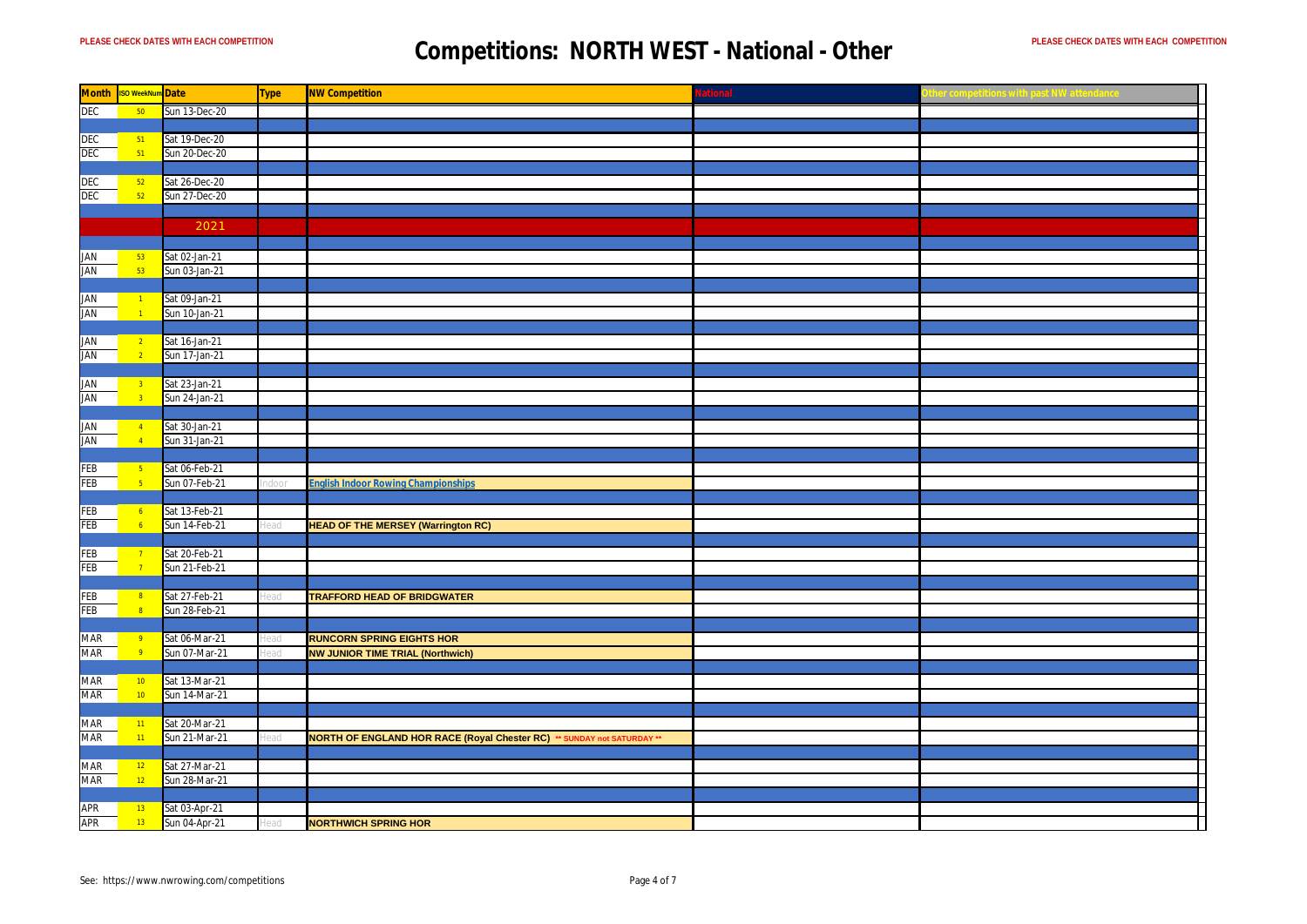| <b>Month</b> | <b>ISO WeekNum</b> Date |               | Type   | <b>NW Competition</b>                             | ational |  |
|--------------|-------------------------|---------------|--------|---------------------------------------------------|---------|--|
|              |                         |               |        |                                                   |         |  |
| APR          | $-14$                   | Sat 10-Apr-21 |        |                                                   |         |  |
| <b>APR</b>   | $ 14\rangle$            | Sun 11-Apr-21 |        |                                                   |         |  |
|              |                         |               |        |                                                   |         |  |
| <b>APR</b>   | 15 <sub>1</sub>         | Sat 17-Apr-21 | ati    | <b>TRAFFORD REGATTA</b>                           |         |  |
| APR          | 15 <sup>°</sup>         | Sun 18-Apr-21 |        |                                                   |         |  |
|              |                         |               |        |                                                   |         |  |
| APR          | 16                      | Sat 24-Apr-21 |        |                                                   |         |  |
| <b>APR</b>   | 16                      | Sun 25-Apr-21 |        |                                                   |         |  |
|              |                         |               |        |                                                   |         |  |
|              |                         |               |        |                                                   |         |  |
| MAY          | $-17$                   | Sat 01-May-21 | eatt   | <b>MERSEYSIDE REGATTA (Liverpool Victoria RC)</b> |         |  |
| <b>MAY</b>   | 17 <sup>°</sup>         | Sun 02-May-21 |        |                                                   |         |  |
|              |                         |               |        |                                                   |         |  |
| <b>MAY</b>   | 18                      | Sat 08-May-21 |        |                                                   |         |  |
| MAY          | 18                      | Sun 09-May-21 |        |                                                   |         |  |
|              |                         |               |        |                                                   |         |  |
| MAY          | $-19$                   | Sat 15-May-21 |        |                                                   |         |  |
| MAY          | 19                      | Sun 16-May-21 |        |                                                   |         |  |
|              |                         |               |        |                                                   |         |  |
| MAY          | 20 <sub>o</sub>         | Sat 22-May-21 |        |                                                   |         |  |
| MAY          | 20 <sup>°</sup>         | Sun 23-May-21 |        | <b>CITY OF LANCASTER REGATTA</b>                  |         |  |
|              |                         |               |        |                                                   |         |  |
| MAY          | 21                      | Sat 29-May-21 |        |                                                   |         |  |
| MAY          | 21                      | Sun 30-May-21 |        |                                                   |         |  |
| MAY          | 22                      | Mon 31-May-21 | eqatta | <b>NORTHWICH REGATTA</b>                          |         |  |
|              |                         |               |        |                                                   |         |  |
| <b>JUN</b>   | 22                      | Sat 05-Jun-21 |        |                                                   |         |  |
| <b>JUN</b>   | 22                      | Sun 06-Jun-21 |        | <b>TRENTHAM REGATTA</b>                           |         |  |
|              |                         |               |        |                                                   |         |  |
| <b>JUN</b>   | 23                      | Sat 12-Jun-21 |        | <b>CHESTER REGATTA</b>                            |         |  |
| <b>JUN</b>   | 23 <sup>°</sup>         | Sun 13-Jun-21 |        |                                                   |         |  |
|              |                         |               |        |                                                   |         |  |
| <b>JUN</b>   | 24                      | Sat 19-Jun-21 |        |                                                   |         |  |
| <b>JUN</b>   | 24                      | Sun 20-Jun-21 |        |                                                   |         |  |
|              |                         |               |        |                                                   |         |  |
|              |                         |               |        |                                                   |         |  |
| <b>JUN</b>   | 25                      | Sat 26-Jun-21 |        |                                                   |         |  |
| <b>JUN</b>   | 25                      | Sun 27-Jun-21 |        |                                                   |         |  |
|              |                         |               |        |                                                   |         |  |
| JUL          | 26                      | Sat 03-Jul-21 |        |                                                   |         |  |
| <b>JUL</b>   | 26                      | Sun 04-Jul-21 |        |                                                   |         |  |
|              |                         |               |        |                                                   |         |  |
| <b>JUL</b>   | 27                      | Sat 10-Jul-21 |        |                                                   |         |  |
| <b>JUL</b>   | 27                      | Sun 11-Jul-21 |        | RUNCORN JUNIOR REGATTA & Ball Cup North           |         |  |
|              |                         |               |        |                                                   |         |  |
| <b>JUL</b>   | 28                      | Sat 17-Jul-21 |        |                                                   |         |  |
| <b>JUL</b>   | 28                      | Sun 18-Jul-21 |        |                                                   |         |  |
|              |                         |               |        |                                                   |         |  |
| JUL          | 29                      | Sat 24-Jul-21 | egatta | <b>WARRINGTON REGATTA</b>                         |         |  |
| <b>JUL</b>   | 29                      | Sun 25-Jul-21 |        |                                                   |         |  |
|              |                         |               |        |                                                   |         |  |
| <b>JUL</b>   | $30 -$                  | Sat 31-Jul-21 |        |                                                   |         |  |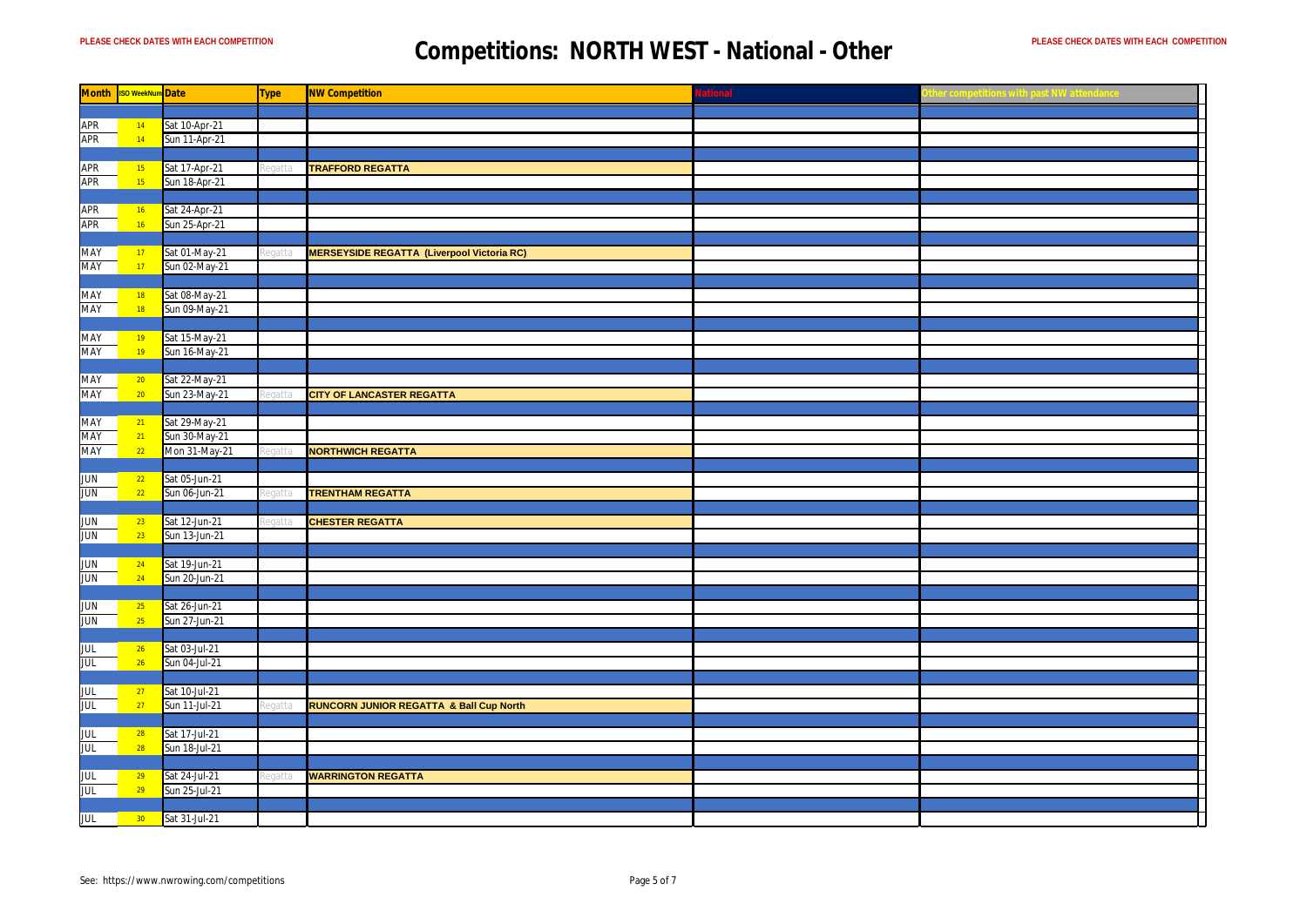| <b>Month</b> | <b>ISO WeekNum</b> Date |               | <b>Type</b> | <b>NW Competition</b>                                                       | ational |  |
|--------------|-------------------------|---------------|-------------|-----------------------------------------------------------------------------|---------|--|
| <b>AUG</b>   | 30                      | Sun 01-Aug-21 |             |                                                                             |         |  |
|              |                         |               |             |                                                                             |         |  |
| <b>AUG</b>   | $-31$                   | Sat 07-Aug-21 |             |                                                                             |         |  |
| <b>AUG</b>   | 31                      | Sun 08-Aug-21 |             |                                                                             |         |  |
|              |                         |               |             |                                                                             |         |  |
| AUG          | 32                      | Sat 14-Aug-21 |             |                                                                             |         |  |
| <b>AUG</b>   | 32 <sup>°</sup>         | Sun 15-Aug-21 |             |                                                                             |         |  |
|              |                         |               |             |                                                                             |         |  |
| <b>AUG</b>   | 33 <sup>°</sup>         | Sat 21-Aug-21 |             |                                                                             |         |  |
| AUG          | 33 <sup>°</sup>         | Sun 22-Aug-21 |             |                                                                             |         |  |
|              |                         |               |             |                                                                             |         |  |
| <b>AUG</b>   | 34                      | Sat 28-Aug-21 |             |                                                                             |         |  |
| AUG          | 34                      | Sun 29-Aug-21 |             |                                                                             |         |  |
|              |                         |               |             |                                                                             |         |  |
| <b>SEPT</b>  | 35 <sub>o</sub>         | Sat 04-Sep-21 |             | NORTH OF ENGLAND SPRINT ROWING CHAMPIONSHIPS (Hollingworth Lake RC)         |         |  |
| <b>SEPT</b>  | 35                      | Sun 05-Sep-21 |             |                                                                             |         |  |
|              |                         |               |             |                                                                             |         |  |
|              |                         |               |             |                                                                             |         |  |
|              |                         |               |             | dates below are Provisional #### Check British Rowing to confirm dates #### |         |  |
|              |                         |               |             |                                                                             |         |  |
| <b>SEPT</b>  | 36                      | Sat 11-Sep-21 |             |                                                                             |         |  |
| <b>SEPT</b>  | 36                      | Sun 12-Sep-21 |             |                                                                             |         |  |
|              |                         |               |             |                                                                             |         |  |
| <b>SEPT</b>  | 37                      | Sat 18-Sep-21 |             |                                                                             |         |  |
| <b>SEPT</b>  | 37                      | Sun 19-Sep-21 |             |                                                                             |         |  |
|              |                         |               |             |                                                                             |         |  |
| <b>SEPT</b>  | 38                      | Sat 25-Sep-21 |             |                                                                             |         |  |
| <b>SEPT</b>  | 38                      | Sun 26-Sep-21 |             |                                                                             |         |  |
|              |                         |               |             |                                                                             |         |  |
| OCT          | 39                      | Sat 02-Oct-21 |             |                                                                             |         |  |
| OCT          | 39 <sup>°</sup>         | Sun 03-Oct-21 |             |                                                                             |         |  |
|              |                         |               |             |                                                                             |         |  |
|              |                         | Sat 09-Oct-21 |             |                                                                             |         |  |
| OCT<br>OCT   | 40<br>40 <sup>°</sup>   | Sun 10-Oct-21 |             |                                                                             |         |  |
|              |                         |               |             |                                                                             |         |  |
|              |                         | Sat 16-Oct-21 |             |                                                                             |         |  |
| OCT          | $-41$                   |               |             |                                                                             |         |  |
| OCT          | 41                      | Sun 17-Oct-21 |             |                                                                             |         |  |
|              |                         | Sat 23-Oct-21 |             |                                                                             |         |  |
| OCT          | 42                      |               |             |                                                                             |         |  |
| OCT          | 42 <sup>°</sup>         | Sun 24-Oct-21 |             |                                                                             |         |  |
|              |                         |               |             |                                                                             |         |  |
| OCT          | 43                      | Sat 30-Oct-21 |             |                                                                             |         |  |
| OCT          | 43                      | Sun 31-Oct-21 |             |                                                                             |         |  |
|              |                         |               |             |                                                                             |         |  |
| <b>NOV</b>   | 44                      | Sat 06-Nov-21 |             |                                                                             |         |  |
| <b>NOV</b>   | 44                      | Sun 07-Nov-21 |             |                                                                             |         |  |
|              |                         |               |             |                                                                             |         |  |
| NOV          | 45                      | Sat 13-Nov-21 |             |                                                                             |         |  |
| <b>NOV</b>   | 45                      | Sun 14-Nov-21 |             |                                                                             |         |  |
|              |                         |               |             |                                                                             |         |  |
| <b>NOV</b>   | $46 -$                  | Sat 20-Nov-21 |             |                                                                             |         |  |